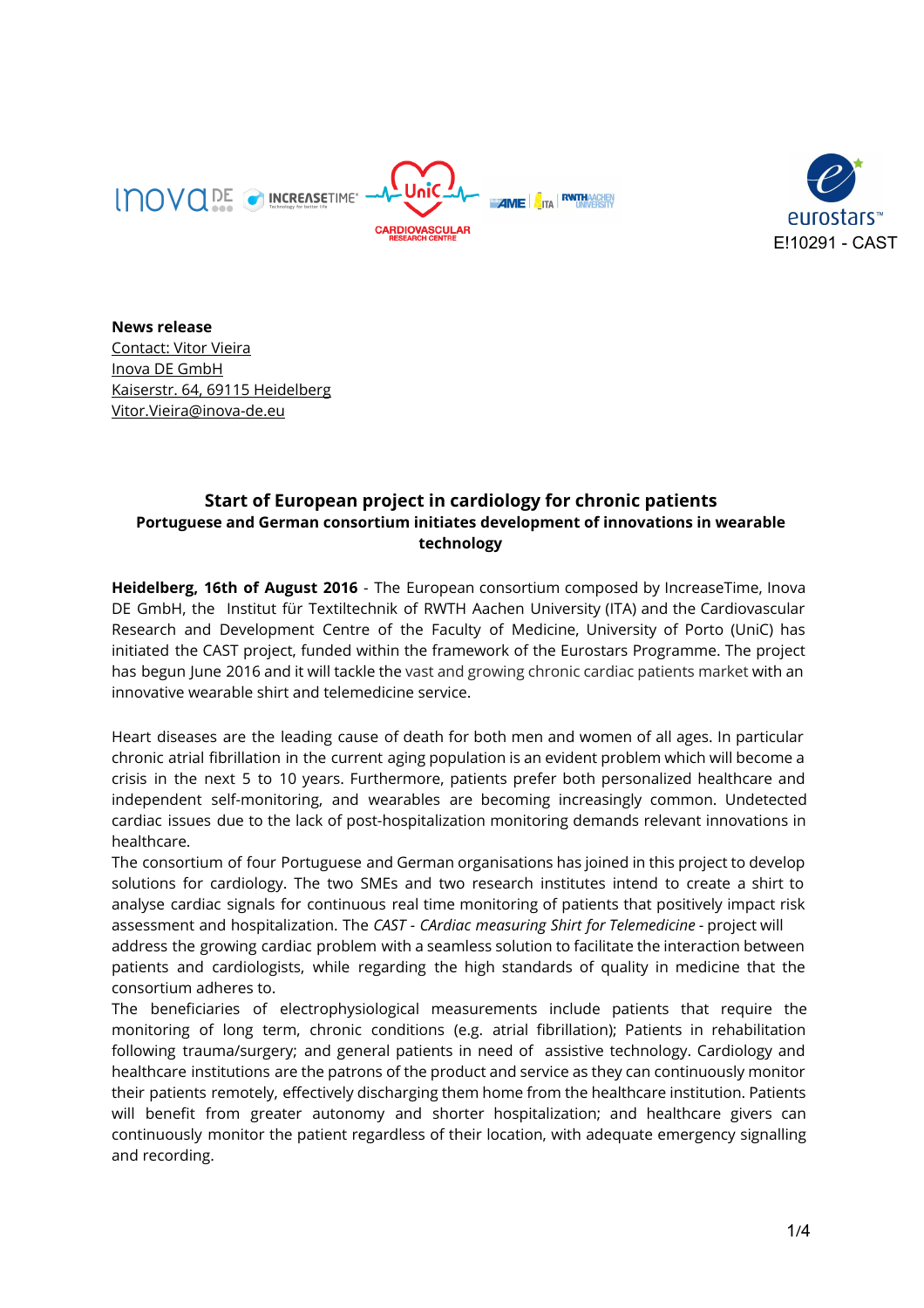



In short the objectives of the project are:

- Creation of a wearable shirt with adequate ECG monitoring sensors;
- Extraction of relevant parameters for storage and on-line transfer;
- Real-time monitoring of the health status;
- Creation of telemedicine and assistance system.

The CAST project will therefore create a novel product and service geared towards patient comfort without neglecting the cardiologists needs of quality ECGs and assistance options. The shirt contains in fabric embedded state-of-the-art ECG sensors and a device to collect, pre-process, save and send data to a web-platform for intelligible visualization of health information telemedicine and assistance options. With the shirt and service we will positively impact the patients' quality of life in a more effective and efficient way than other methods or systems available on the market. It is perceived that this technology has a big market potential and high positive impact to patients of both chronic cardiac as well as temporary maladies.

The project will run until the end of 2018, by which the consortium is expected to make a market presentation of their innovative product.

The project is supported by Eurostars (E!10291) and the national funding agencies BMBF and ANI.



This project has received funding from the Eurostars-2 joint programme with co-funding from the European Union Horizon 2020 research and innovation programme



UNIÃO EUROPEIA Fundo Europeu

de Desenvolvimento Regional

Cofinanciado por:



GEFÖRDERT VOM



Bundesministerium für Bildung und Forschung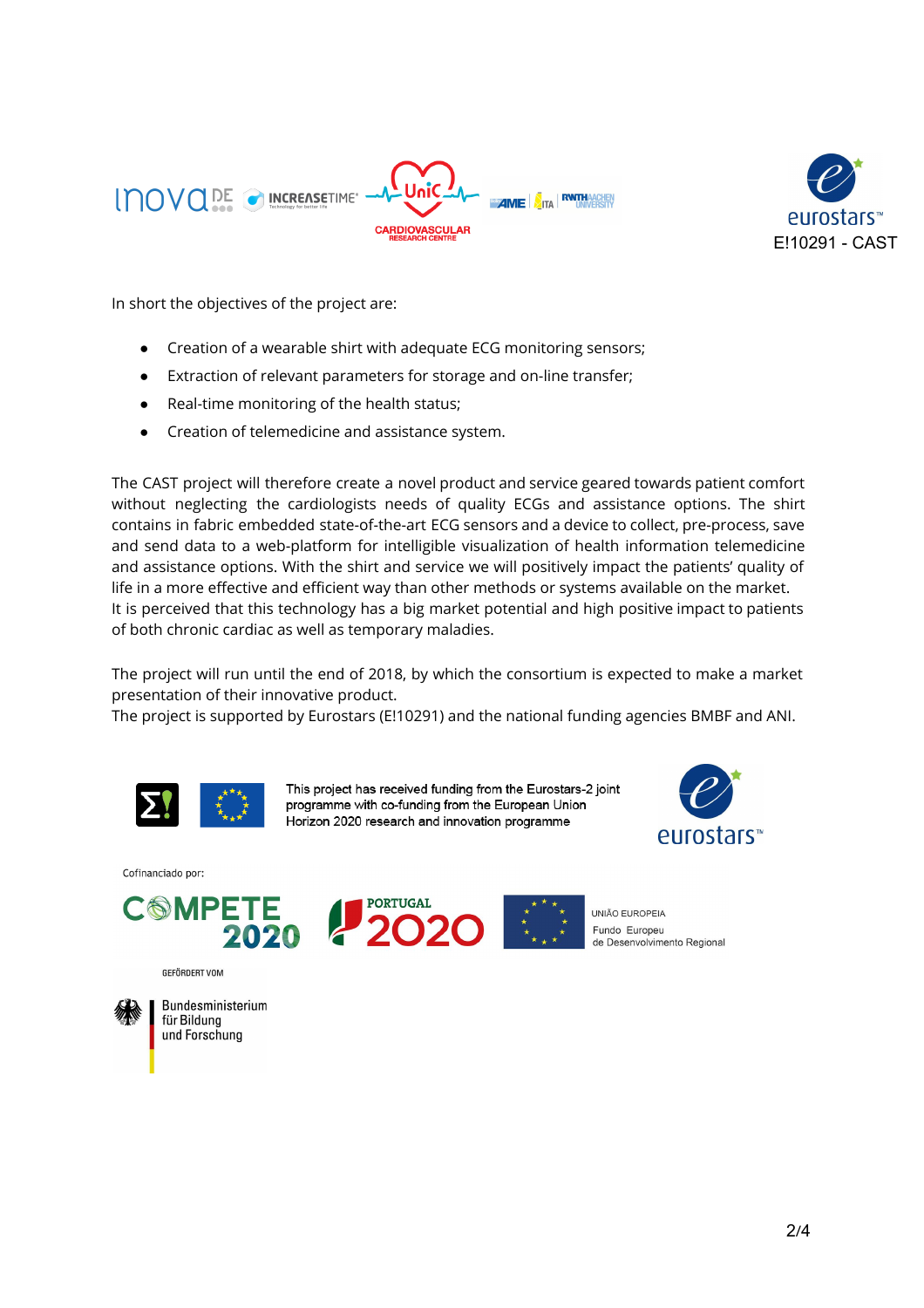

**RWTHAACHEN BARZIME** FITA



## **About the partners:**

*Inova DE GmbH* is an R&D company specialized in medical software and hardware development. Inova develops software for multiple applications in medicine and healthcare, working close with medical doctors and end users to achieve the best results. With this transversal approach to the healthcare market we achieve the highest degree of usability and user satisfaction. Other projects in which Inova DE pursues include software for oncology, automated solutions for hospital logistics, Web platform for Ambient Assisted Living, Orthopedic Robots and Image-guided surgery solutions. The Inova DE personnel are experts in medical software development following the appropriate norm (DIN EN 62304), while over five years of experience in the R&D field.

Our service of Innovation Management offers small and medium sized companies additional support for managing innovation projects such as this project.

Please find further information at [www.inova-de.eu](http://www.inova-de.eu/)



*IncreaseTime* core business is to promote the quality of life of the general population, with special focus on patients with chronic diseases and on the independent, active and quality ageing. IncreaseTime develops healthcare solutions based on ICT and wireless sensors networks for the domestic market or care homes. Whether the elderly person is living in the institution or is staying at home, their solutions allow a permanent monitoring of patient health state and through a leading edge alarm system allows a quick intervention in case of an emergency. At the moment, the targets are Institutions such as nursing homes, day care centers and senior residences, home care companies and elderly or disabled persons.

Please find further information at [www.increasetime.pt](http://www.increasetime.pt/)



The *Institut für Textiltechnik (ITA)* belongs to the elite university RWTH Aachen. Its core expertise consists of textile related production technologies and high performance materials. With the Centre for High Performance Materials ITA offers small and medium sized companies direct access to scientific research especially in the fields of high modulus fibres and composites. ITA provides research and development services and advanced training and creative workshops in cooperation